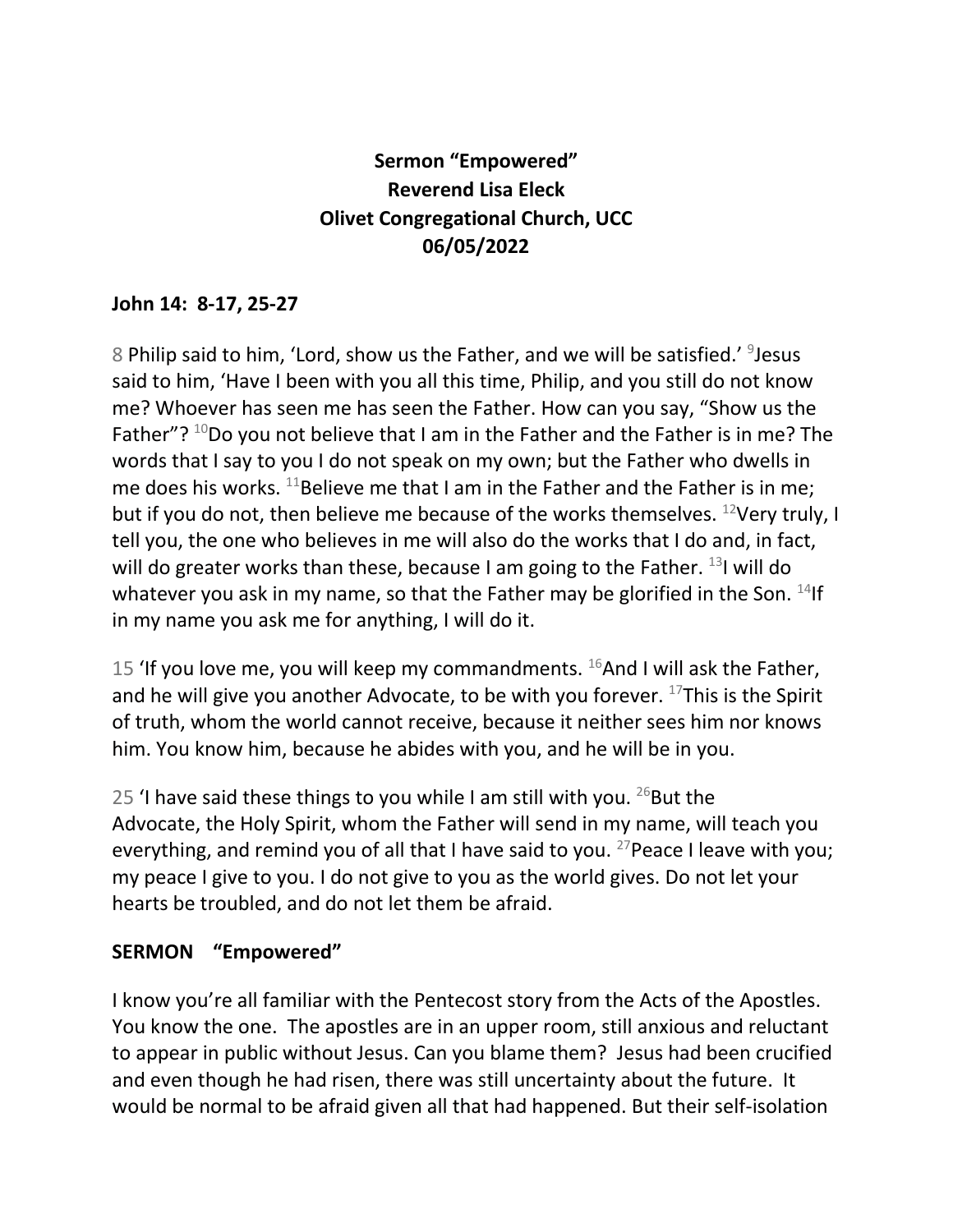was interrupted by a roaring wind that filled the house and "Divided tongues, as of fire, appeared among them, and a tongue rested on each of them. All of them were filled with the Holy Spirit and began to speak in other languages, as the Spirit gave them ability."

Shaken up by the Spirit, the disciples opened those closed doors and burst out into the crowd that was gathered in Jerusalem to celebrate the Jewish feast of Pentecost or "Shavout," the Festival of Weeks. Now, Pentecost was originally a celebration of the harvest - fifty days after Passover. But after the destruction of the Jerusalem temple, it shifted to a celebration of the fifty days from Passover to when Moses received the Torah – God's Law - on Mount Sinai. It was a celebration of the guidelines for life that God gave to Moses. It was the reason that the crowd from across the ancient world had gathered on that Jewish holy day. But the appearance of the Holy Spirit would then make it a sacred day for Christians, a celebration of the Spirit and the birth of the Church.

Pentecost was the day that the Holy Spirit blew into the disciples' lives and changed them forever. Filled with the Spirit, the disciples were energized to share their faith with the crowd of people in Jerusalem. And as the Holy Spirit had enabled them to speak to people in their own languages, different languages – the apostles shared the good news of Jesus to people from across the ancient world.

The disciples were so enthusiastic in their outreach that those people thought they were drunk. But Peter fixed that. He corrected their misconception. He let the crowds know that God had sent the Holy Spirit upon these men, quoting these words of the prophet, Joel:

"I will pour out my Spirit upon all flesh, and your sons and your daughters shall prophesy, and your young men shall see visions, and your old men shall dream dreams. Even upon my slaves, both men and women, in those days I will pour out my Spirit." (Joel 2:28-29)

Joel had prophesized the appearance of the Spirit and the disciples had experienced the arrival of the Holy Spirit. Upon the old and the young, men and women, slaves and free persons, the Spirit was poured out and enlivened them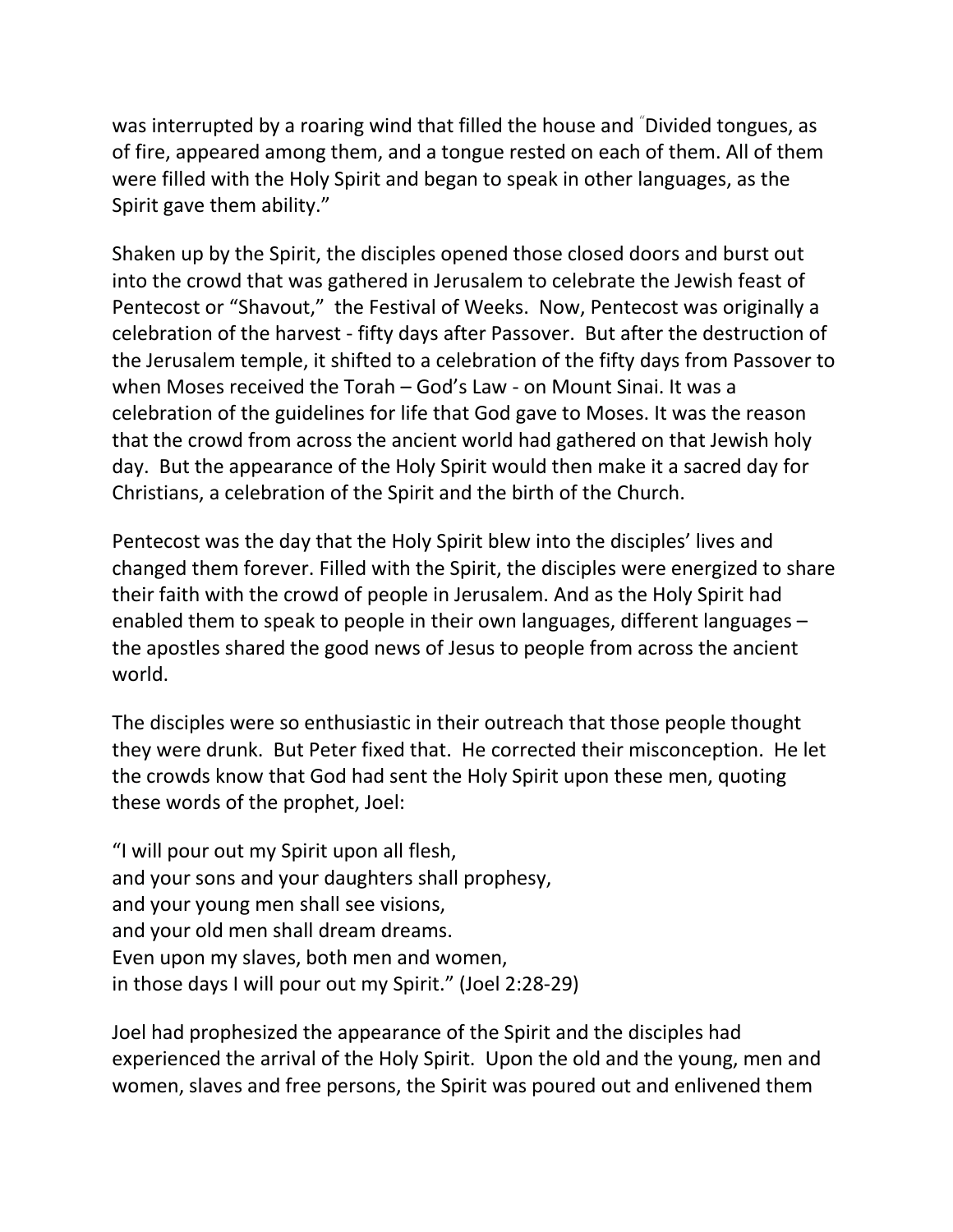all. All people. The young would have visions and prophesize. Who says that youth are too young to speak truth to power? The old would dream dreams. Who says the old are too old to dream? Visions and dreams, these are God's will for his people. They are hope for a better world.

Not only would the Spirit awaken dreams and visions in those who believe, people would also experience an abundance of divine energy that would overflow to others across cultures and languages. That is the experience of the Spirit empowering those early followers of Jesus on that Pentecost morning.

Yet, in our reading from John's gospel, Jesus' words about the Spirit do not radiate enthusiasm and divine energy. Rather, Jesus' words are part of his farewell words to his disciples. He is trying to prepare them for his death and his departure from this world but also to reassure them that they will not be alone. He will have his Father send another Advocate, the Spirit of truth.

Jesus is comforting his friends, who will grieve and feel lost when he dies. He knows that they will be sad and confused upon his death. Even though he will conquer death, he will still return to his Father. So Jesus tells his friends that the Spirit that his Father will send in his name will be an Advocate who will abide with them and in them. The Advocate, that Spirit of truth, will be one with them and in them. As an Advocate, the Spirit will inspire them, guide them, and give them courage. The Spirit will teach them and remind them of all that Jesus has told them and continue to show them the way of Jesus.

The Spirit in the upper room at Pentecost and the Spirit that Jesus speaks of is the same Spirit. That Spirit is the same One who was God's breath breathed into creation, was with John the Baptist, came upon Mary, filled Zechariah, guided Simeon, and came upon Jesus as a dove at his baptism, led him into the wilderness, and stayed with him throughout his ministry. That Spirit was and is present to all of creation, to each individual, and to communities that choose to walk in the way of Jesus.

As Jesus prepared his friends for his death, he knew they would need compassion, reminders of this presence with and in them, support to continue to follow in his ways. Once they were reassured of his presence, only then could they begin to move forward. And on that Pentecost morning, the Spirit arrived full force, with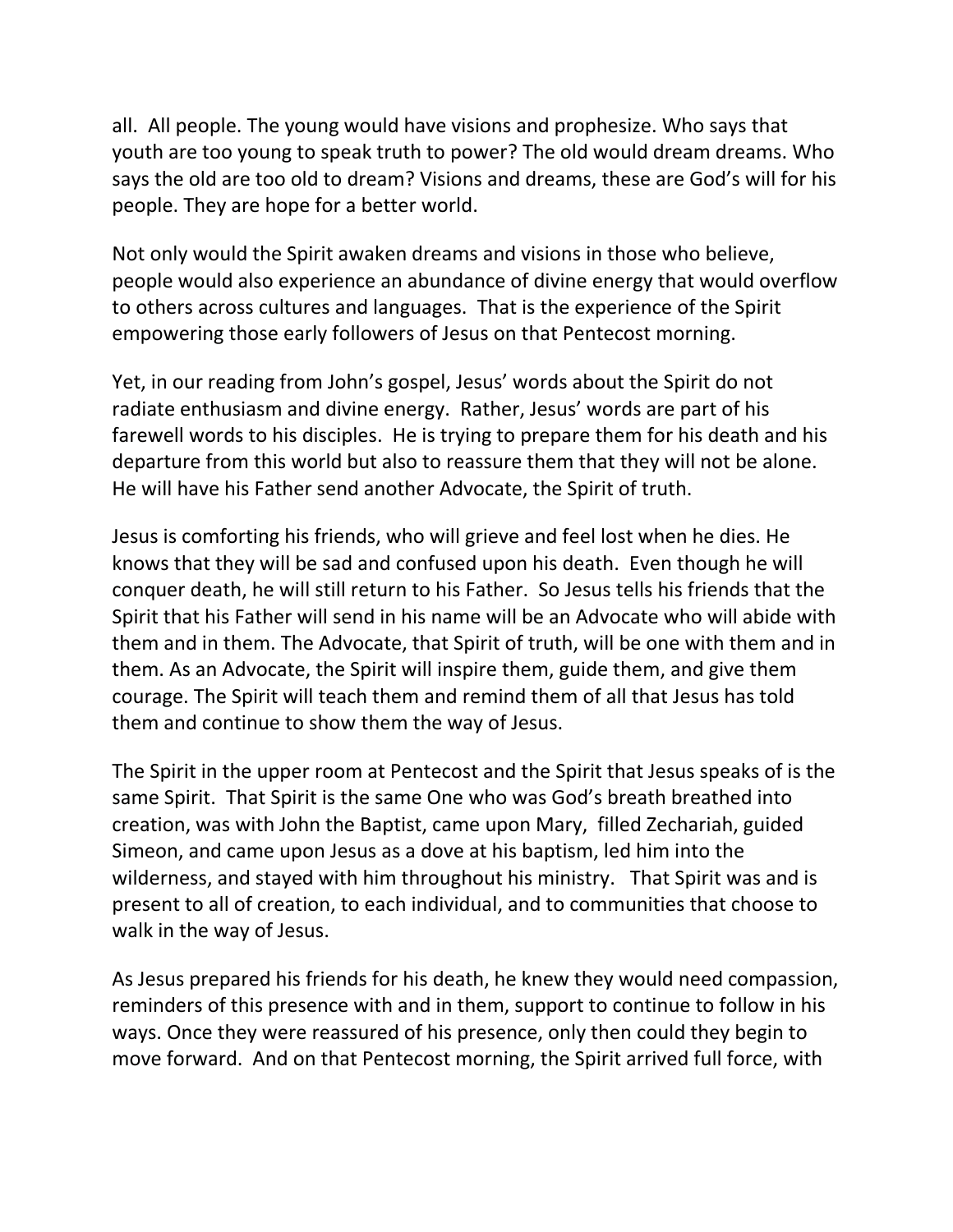wind and tongues of fire - enabling them to move forward, to move beyond themselves as frightened individuals and become an empowered community.

The Spirit sent them out into the crowd, just as Jesus had sent them into the Judean countryside. But Spirit also enabled them to speak different languages, so that Jesus' story – the story of his life, death, resurrection and the Truth of his love for all people could be shared across the barriers of nationality and language.

As we celebrate Pentecost Sunday, we recall the movement of the Spirit. For those who grieve, the Spirit of our Risen Lord accompanies, comforts, and strengthens us, reminds us of Jesus' loving presence in our grief.

For those who are followers of Jesus as a community of believers, as churches, the Spirit empowers us to share the good news of Jesus with the world:

that God so loved the world that God became human in the person of Jesus and to share Jesus' message.

- Jesus message of God's abiding love for all people especially where there is prejudice and hate - that we are all God's beloved children regardless of our race, nationality, faith traditions, sexual orientation or gender identity - Jesus' message that God calls us to work for unity – welcoming strangers, outcasts and refugees, building bridges rather than walls. - Jesus' message to forgive one another just as he forgave those who crucified him and forgives us for those times we fail to live in love

- Jesus' message that God desires that we serve one another, especially the children and the vulnerable, even if it means upsetting the status quo

On this Pentecost Sunday, we recall that Jesus sent the Holy Spirit, "the Spirit of truth, whom the world cannot receive, because it neither sees him nor knows him. You know him, because he abides with you, and he will be in you." The Spirit abides in us - that same Spirit that blew into the lives of Jesus' friends and lit a fire in their hearts so that they could not help but to share the message of Jesus. That Spirit is alive today – abiding in us. We believe that our God is still speaking and still working even in our divided, troubled, hurting world, speaking and working through the Spirit and through us as followers of Jesus. The Spirit empowers us as Christians to bring the Good News of Jesus' love and hope to our world..